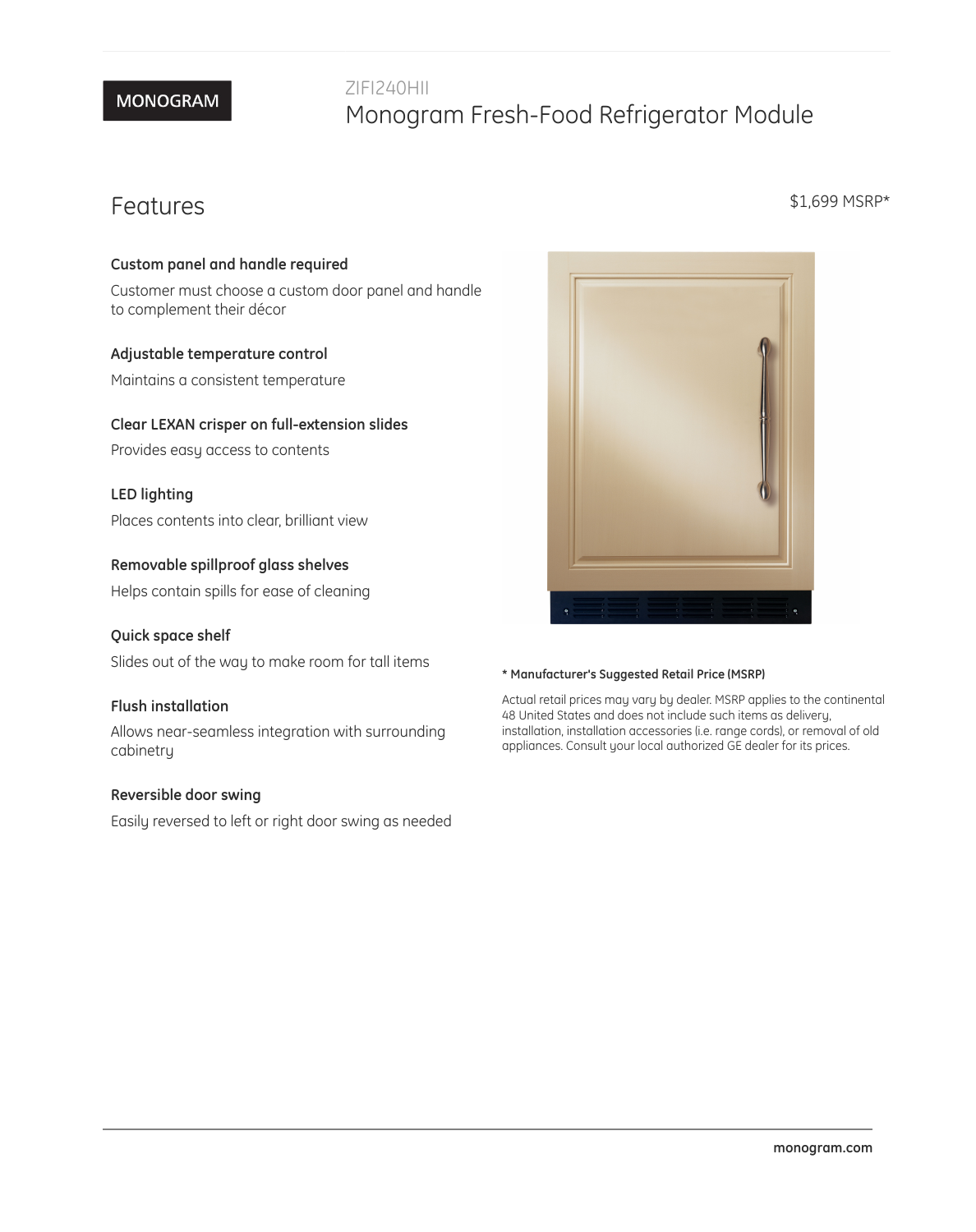# Specifications

# **APPROXIMATE DIMENSIONS (HxWxD)**

| 34 1/8 in x 23 5/8 in x 23 1/4 in |  |  |
|-----------------------------------|--|--|
|-----------------------------------|--|--|

### **CAPACITY**

Total Capacity (cubic feet) 5.40 cu ft

#### **FEATURES**

| Control Type                    | Digital Temperature Display; Electronic |
|---------------------------------|-----------------------------------------|
| Control Location                | Front Top, Recessed                     |
| Defrost Type                    | Cycle                                   |
| Adjustable Temperature Control  | Yes                                     |
| Removable Utility Bin           | Yes                                     |
| <b>Spillproof Glass Shelves</b> | 2 encapsulated full-width; 1 tuck-away  |
| Tuckaway Shelf                  | Yes                                     |
| Vegetable / Fruit Crisper(s)    | Yes                                     |
| Interior Lighting               | I FD                                    |
| Leveling System                 | Leveling Legs                           |
| Sabbath Mode                    | Yes                                     |

## **ECONOMICAL**

| Cabinet & Door Insulation | Foam |
|---------------------------|------|
|---------------------------|------|

## **APPEARANCE**

| Color Appearance | Door Panels Required                |
|------------------|-------------------------------------|
| Design Style     | <b>Custom Panel</b>                 |
| Door Stops       | 110 Degree                          |
| Door Style       | Solid Door                          |
| Door Swing       | Reversible                          |
| Handle           | Custom Handle Required              |
| Installation     | Built-In; Flush Appearance          |
| Panel Capability | 3/4" Panel                          |
| Toe Kick         | Black installed, Stainless included |

## **WEIGHTS & DIMENSIONS**

| Approximate Shipping Weight | 120 lb           |
|-----------------------------|------------------|
| Net Weight                  | 110 <sub>h</sub> |
| Overall Depth               | 23 1/4 in        |
| Overall Height              | 34 1/8 in        |
| Overall Width               | $235/8$ in       |
| <b>Back Air Clearances</b>  | 0 <sub>in</sub>  |